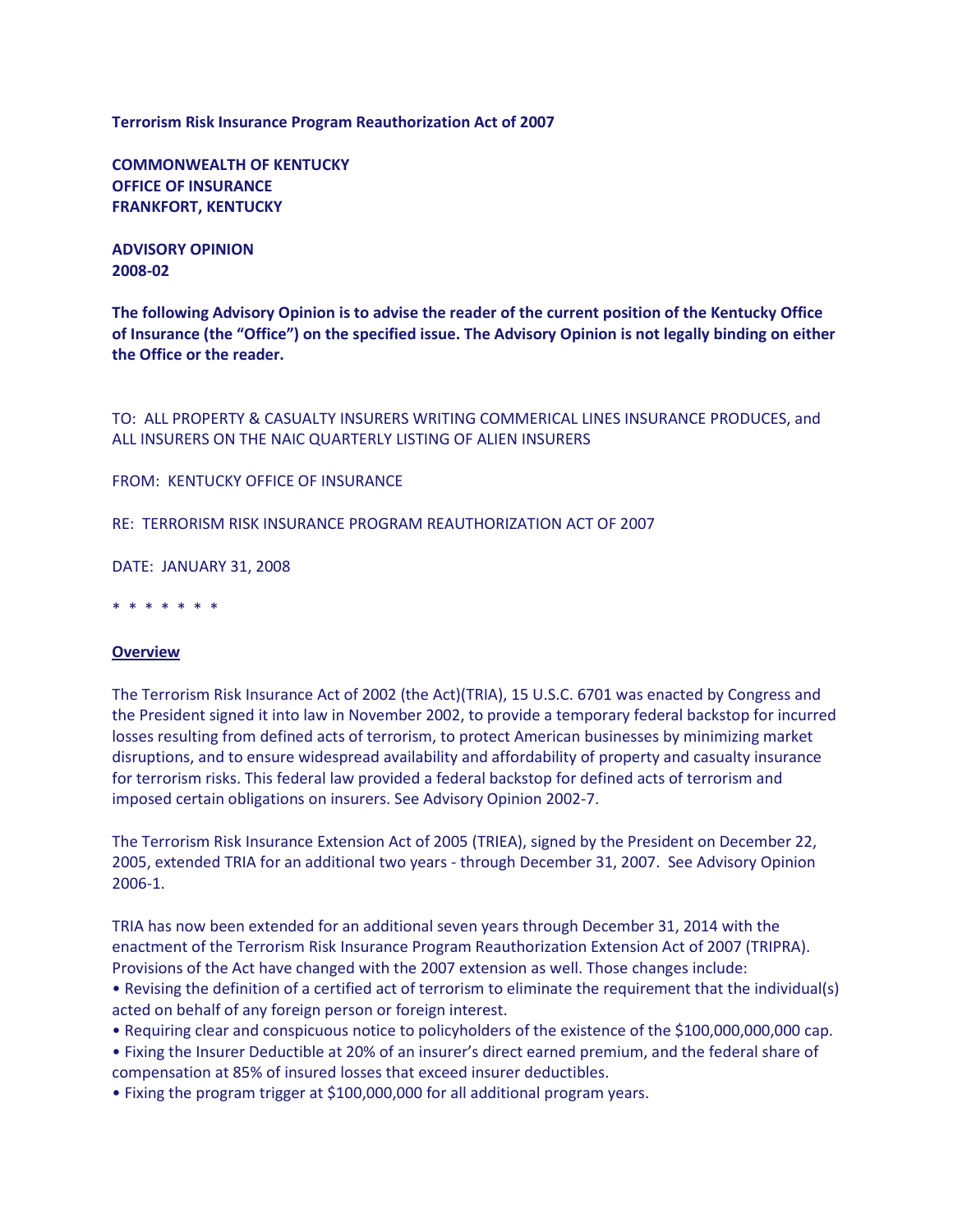• Requiring the U.S. Treasury to promulgate regulations for determining pro-rata shares of insured losses under the program when insured losses exceed \$100,000,000,000.

• Requiring the Comptroller General to study the availability and affordability of insurance coverage for losses caused by terrorist attacks involving nuclear, biological, chemical, or radiological materials and issue a report by December 26, 2008.

• Requiring the Comptroller General to determine whether there are specific markets in the United States where there are unique capacity constraints on the amount of terrorism insurance available and issue a report by June 23, 2008.

• Requiring the President's Working Group on Financial Markets to continue an ongoing study of the long-term availability and affordability of terrorism risk insurance.

• Accelerating the timing of the mandatory recoupment of the federal share through policyholders' surcharges.

Other terms of the Act, as amended by the Terrorism Risk Insurance Extension Act of 2005, remain unchanged.

The intent of this Advisory Opinion is to advise insurers of certain provisions of the Act, as extended, that may require insurers to submit a filing in Kentucky of the disclosure notices, policy language and the applicable rates and rules as a result of TRIPRA.

## **Definition of Act of Terrorism**

One of the changes made to TRIA with the enactment of TRIPRA was a revision to the definition of an act of terrorism that eliminated the requirement that an individual or individuals who carried out an act of terrorism acted on behalf of a foreign person or foreign interest. In short, this means that acts formerly referred to as "domestic" terrorism may now be certified as an act of terrorism under TRIA.

Section 102(1) defines an act of terrorism for purposes of the Act. Please note that the unmodified reference to "the Secretary" refers to the Secretary of the Treasury. The revised Section 102(1)(A) states, "The term 'act of terrorism' means any act that is certified by the Secretary, in concurrence with the Secretary of State, and the Attorney General of the United States—(i) to be an act of terrorism; (ii) to be a violent act or an act that is dangerous to—(I) human life: (II) property; or (III) infrastructure; (iii) to have resulted in damage within the United States, or outside the United States in the case of—(I) an air carrier or vessel described in paragraph (5)(B); or (II) the premises of a United States mission; and (iv) to have been committed by an individual or individuals, as part of an effort to coerce the civilian population of the United States or to influence the policy or affect the conduct of the United States Government by coercion." Section 102(1)(B) states, "No act shall be certified by the Secretary as an act of terrorism if—(i) the act is committed as part of the course of a war declared by the Congress, except that this clause shall not apply with respect to any coverage for workers' compensation; or (ii) property and casualty insurance losses resulting from the act, in the aggregate, do not exceed \$5,000,000." Section 102(1)(C) and (D) specify that the determinations are final and not subject to judicial review and that the Secretary of the Treasury cannot delegate the determination to anyone.

The Terrorism Risk Insurance Act, as amended, contains in Section 103(1)(B) a program trigger of \$100 million in aggregate industry insured losses resulting from a certified act of terrorism before federal reimbursement is triggered.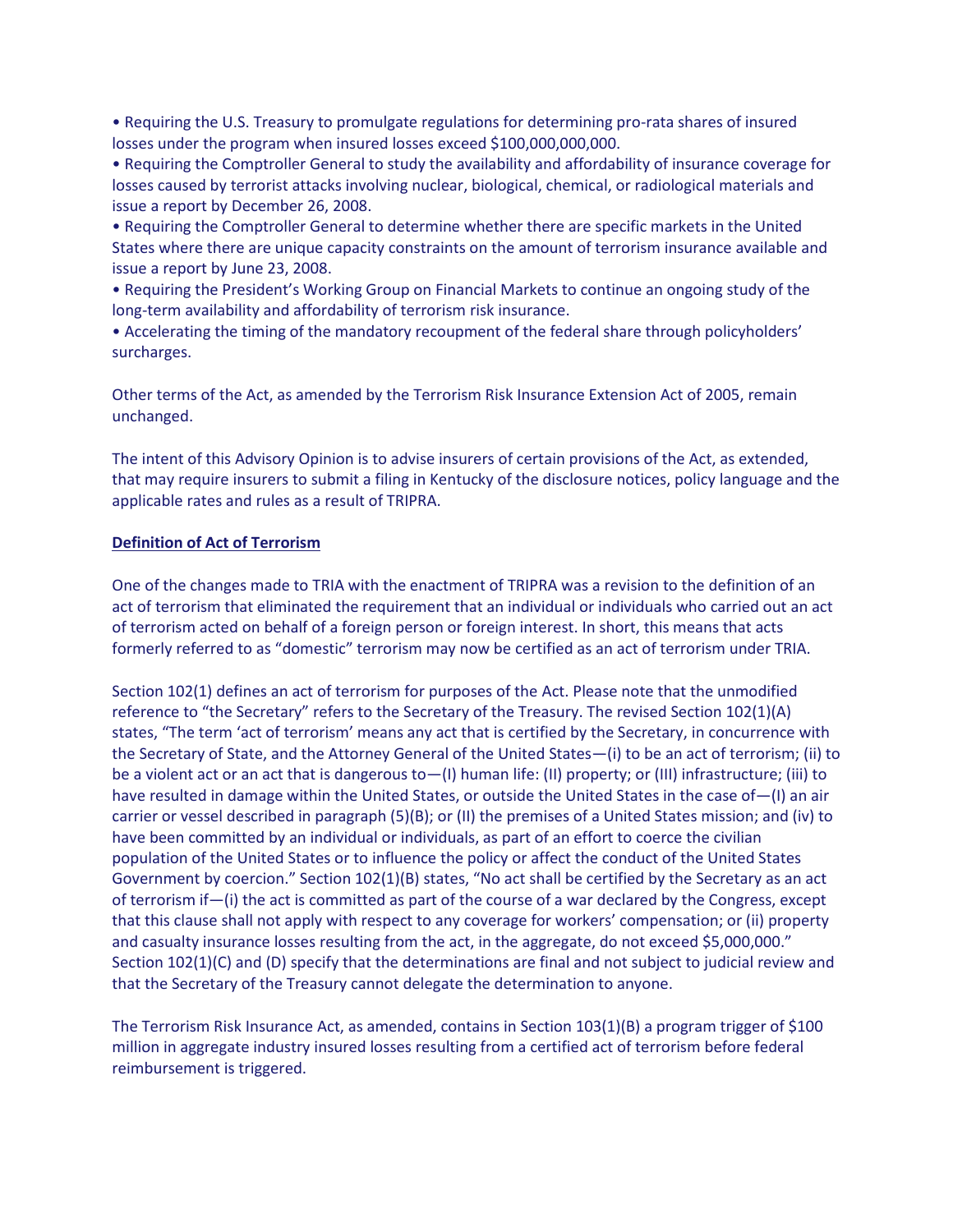This state will not allow exclusions of coverage for acts of terrorism that fail to be certified losses solely because they fall below the \$5,000,000 threshold in Section 102(1)(B) on any policy that provides coverage for acts of terrorism that fail to be certified. Insurers required to file policy forms may submit language containing coverage limitations for certified losses that exceed \$100 billion in the aggregate.

## **Submission of Rates, Policy Form Language and Disclosure Notices**

Insurers subject to policy form regulation must submit the policy language they intend to use in this state. KRS 304.14-120. The policy should define acts of terrorism in ways that are consistent with the Act, as amended, state law and the guidance provided in this Advisory Opinion. The definitions, terms and conditions should be complete and accurately describe the coverage that will be provided in the policy. Insurers may conclude that current filings are in compliance with the Act, as amended, state law and the requirements of this Advisory Opinion. However, if existing policy forms make a distinction between acts of a foreign person or foreign interest and a domestic person or domestic interest, it is likely a form filing is required.

Form revisions may trigger companion rule filings pursuant to KRS 304.13-051(4) and KRS 304.13-011(2). The rule filing should provide sufficient information for the reviewer to determine what price would be charged to a business seeking to cover certified losses. Rule filings are required for all lines of business.

Another change introduced in the Terrorism Risk Insurance Program Reauthorization Act of 2007 is a new disclosure requirement for any policy issued after the enactment of the Act. Specifically, in addition to other disclosure requirements previously contained in TRIA, insurers must now also provide clear and conspicuous disclosure to the policyholder of the existence of the \$100,000,000,000 cap under Section 103(e)(2), at the time of offer, purchase and renewal of the policy.

If the disclosure notice is to be made a part of the policy, it is a policy form and must be filed. KRS 304.14-120.

Otherwise, Kentucky has not required disclosure notices be filed along with the policy forms, rates and rating systems (rules); but as disclosure notices are an integral part of the process for notification of policyholders in this state, the notices should be clear and not misleading to business owners in this state. The disclosures should comply with the requirements of the Act and should be consistent with the policy language and rates filed by the insurer.

Kentucky does not require rate filings by insurers for most commercial lines of business included in TRIA. Rate filings are only required for Workers' Compensation, Medical Malpractice, Credit Insurance of any and every nature other than Credit Life and Credit Health, and Automobile Service Contracts issued pursuant to KRS 304.5-070(1)(p) and 806 KAR 5:050. As noted above, rule filings are required for all lines of business pursuant to KRS 304.13-051(4) and KRS 304.13-011(2). Rule filings must provide sufficient information for the reviewer to determine the rate or premium applicable.

All filings should follow the procedures set forth in 806 KAR 13:150 and 806 KAR 14:006 and in the checklists available on our Web site, **<http://insurance.ky.gov/kentucky>**. We encourage filers to take advantage of the SERFF system for submitting filings.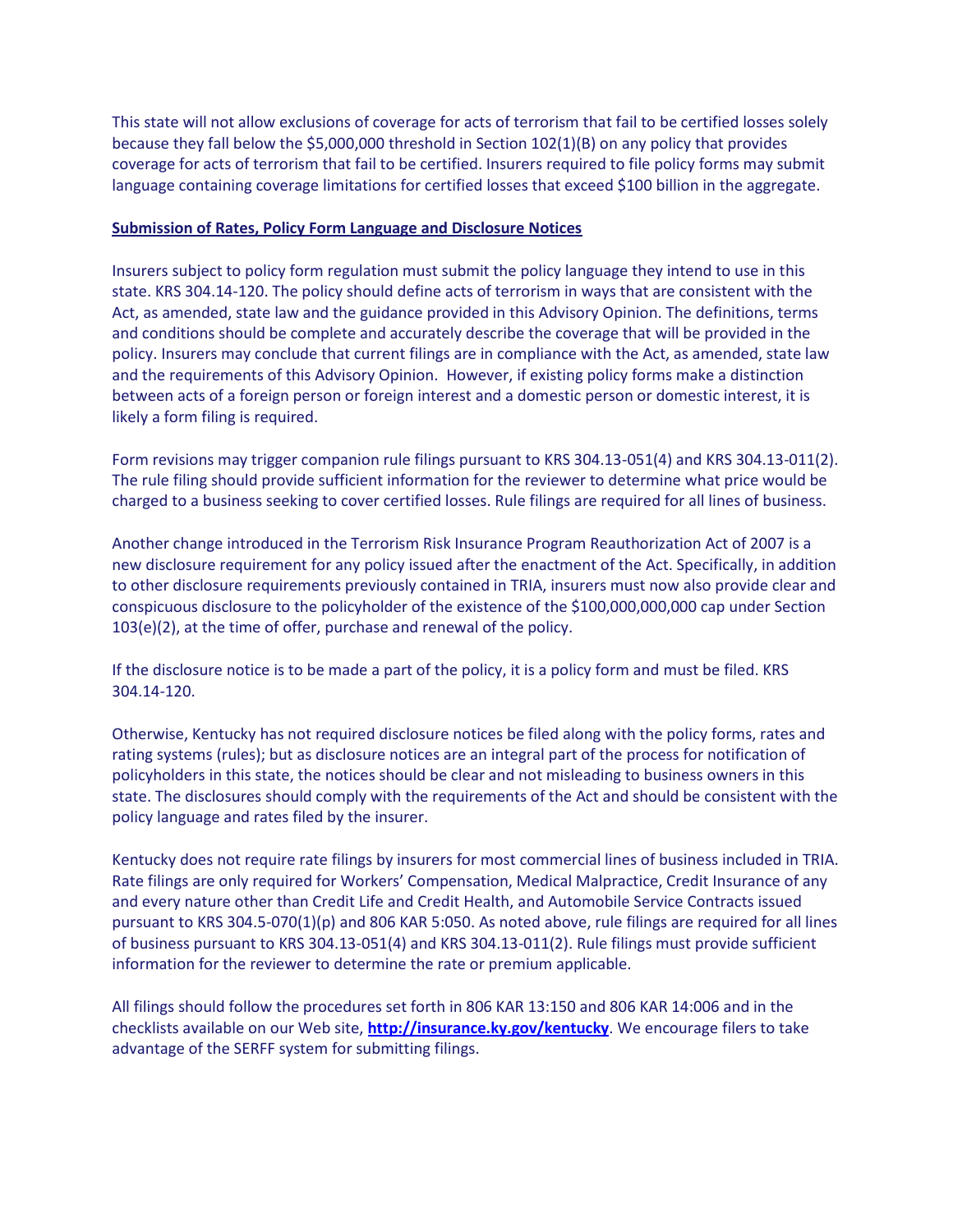Given that the provisions of the TRIPRA are already in effect, and insurers and advisory organizations must accelerate filing activity in order to achieve compliance with the revised provisions of TRIA, Kentucky will permit insurers and advisory organizations to place new rates, policy forms and disclosure notices into use effective December 26, 2007 as long as the required filings are submitted by March 31, 2008. If an insurer does not submit filings prior to March 31, 2008, then it must submit normal filings, subject to regular filing requirements, including prior approval or use & file timeframes.

# **Effective Date**

This Advisory Opinion shall take immediate effect and shall expire on December 31, 2014, unless Congress extends the duration of the Act. The filing procedures discussed in this bulletin shall expire on March 31, 2008. (See Exhibit A to this Advisory Opinion)

This Advisory Opinion, the statutes, administrative regulations, and forms are available on the Kentucky Office of Insurance website, **<http://insurance.ky.gov/kentucky>**.

Any questions should be directed to Robin Coombs, Assistant Director, Property & Casualty Division at (502) 564-3630 x 4294 or **[Robin.Coombs@ky.gov](mailto:Robin.Coombs@ky.gov)**.

s/ Timothy J. LeDonne

Timothy J. LeDonne, Acting Executive Director Kentucky Office of Insurance

On this 31st day of January 2008.

**COMMONWEALTH OF KENTUCKY OFFICE OF INSURANCE FRANKFORT, KENTUCKY**

### **IN THE MATTER OF:**

Extension of the timeframe for the filing and prior approval of forms and rates for insurers pursuant to the Terrorism Risk Insurance Program Reauthorization Extension Act of 2007.

### **ORDER**

 WHEREAS, KRS 304.13-051 and 806 KAR 13:150 require every insurer to file with the executive director rates and supplementary information to be used in this state for commercial risks designated by the executive director not later than 15 days after the first use of the rates;

 WHEREAS, KRS 304.13-051 and 806 KAR 13:150 require every insurer to file with the executive director all rating manuals and underwriting rules that it uses in this state not later than 15 days after the manual and rules become effective;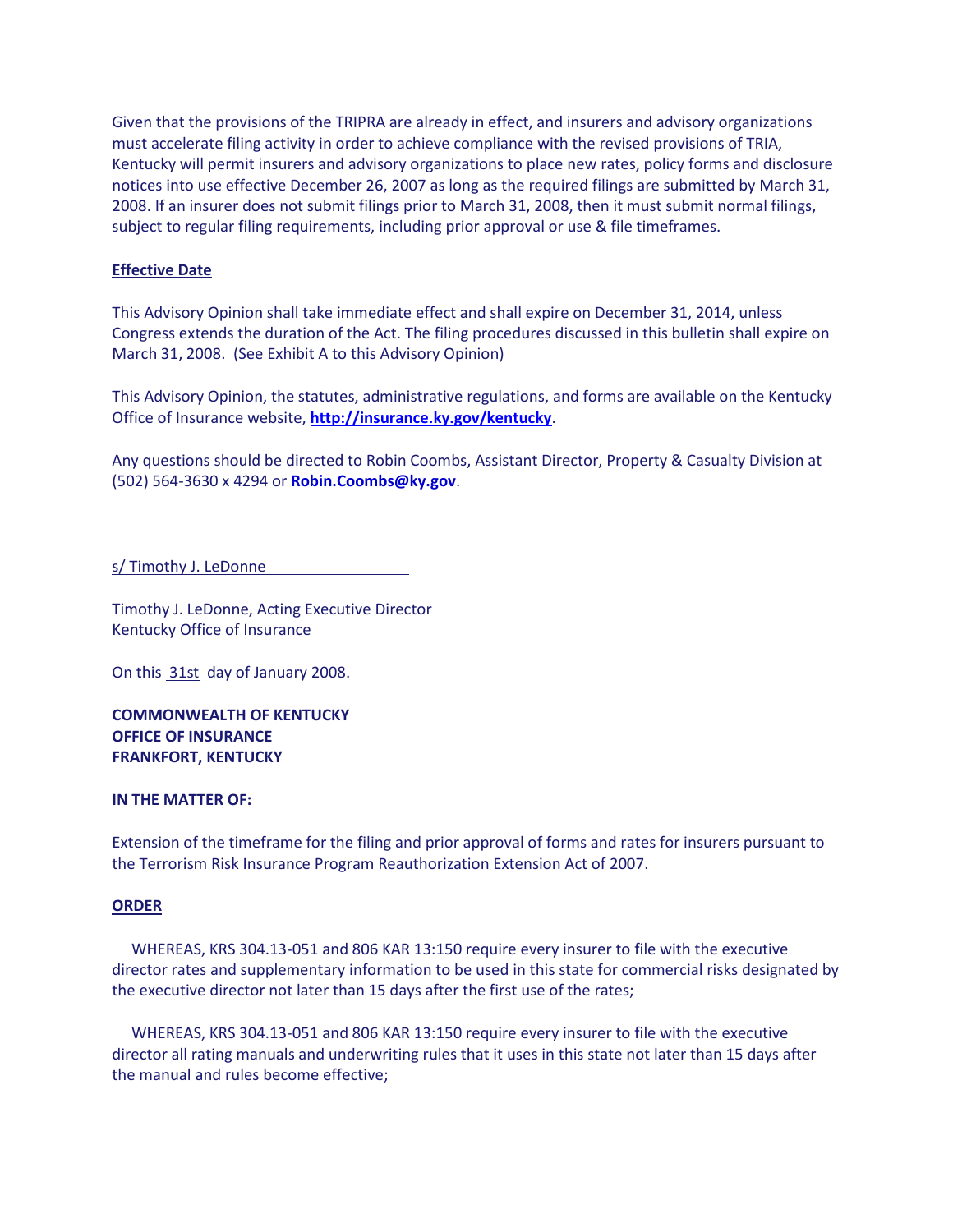WHEREAS, KRS 304.14-120 and 806 KAR 14:006 provide that no basic insurance policy or printed rider or endorsement form shall be delivered or issued for delivery in this state unless the form has been filed with and approved by the executive director;

 WHEREAS, the Terrorism Risk Insurance Program Reauthorization Extension Act of 2007 (TRIPREA) was signed into law by President George Bush on December 26, 2007, extending the Terrorism Risk Insurance Act of 2007 for an additional seven years through December 31, 2014;

 WHEREAS, TRIPREA requires insurers to comply with the terms of the TRIPREA beginning December 26, 2007.

 WHEREAS, TRIPREA may trigger necessary form, manual, rule, and rate filings with the state of Kentucky pursuant to KRS 304.13-051, KRS 304.14-120, 806 KAR 13:150, and 806 KAR 14:006;

 WHEREAS, KRS 304.14-120(4) allows the Kentucky Office of Insurance to extend the timeframe for the filing and prior approval of policies and forms;

 WHEREAS, the effective date of TRIPREA makes it impracticable for insurers to comply with the state's deadlines and prior approval filing requirements imposed upon the insurers;

 NOW THEREFORE, the executive director being duly and sufficiently advised, it is hereby ORDERED, the prior approval requirements for policies and forms pursuant to KRS 304.14-120, as well as the filing requirement deadlines for rates, manuals and rules pursuant to KRS 304.13-051 are hereby suspended for the sole purpose of complying with the provisions of TRIPREA. All policies, forms, rates, manuals, and rules amended to comply with TRIPREA shall be filed with the Office of Insurance no later than March 31, 2008. The review of the filings by the Office shall be in accordance with the procedures outlined in KRS 304.13-051 and KRS 304.14-120.

Done and effective this 25th day of January , 2008.

s/ Timothy J. LeDonne

Timothy J. LeDonne, Acting Executive Director Kentucky Office of Insurance

### Certificate of Service

This is to certify that the original of the foregoing Order was hand-delivered to:

Tracy Bertram, Director Property and Casualty Division Kentucky Office of Insurance